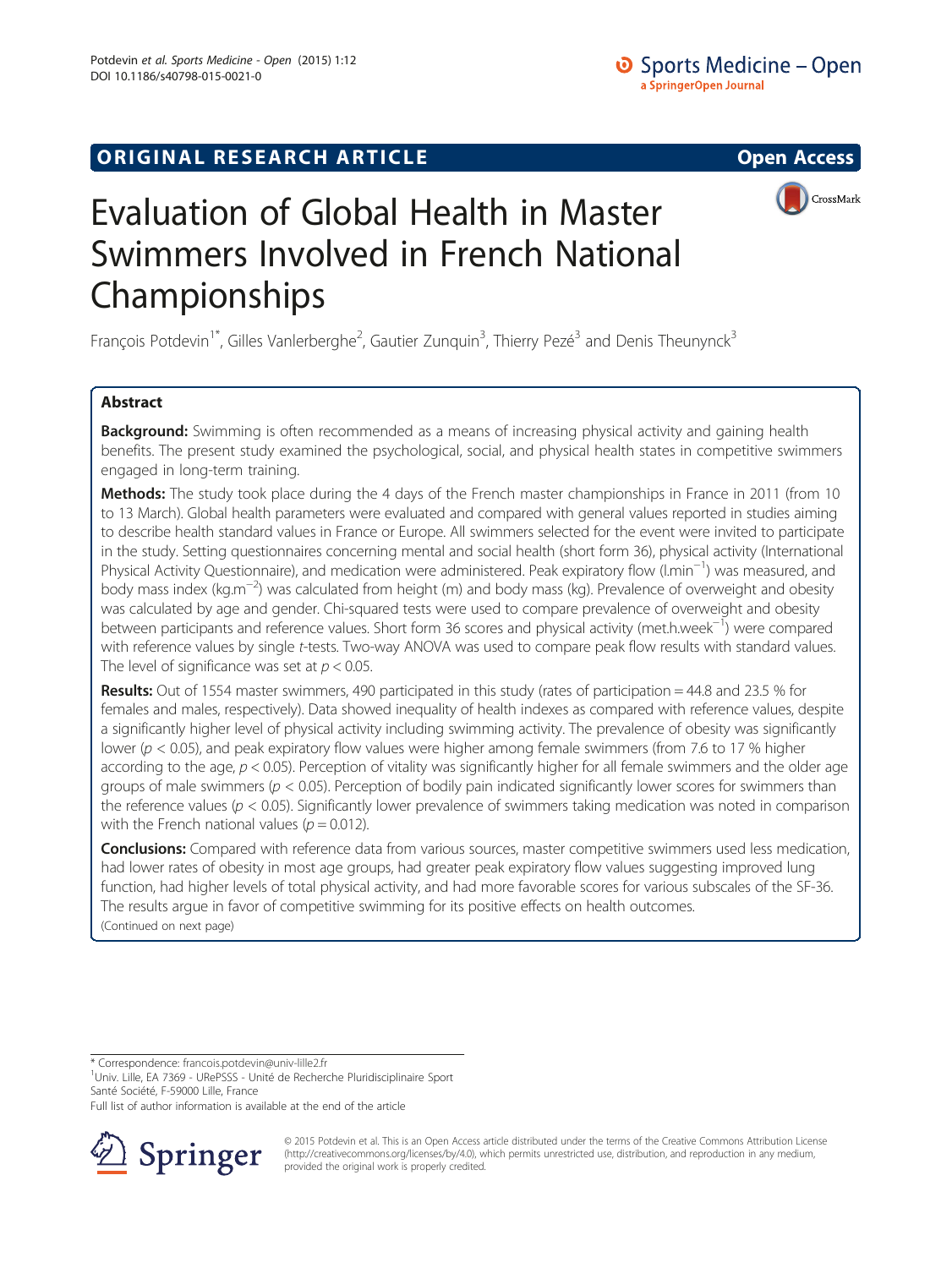#### (Continued from previous page)

#### Key Points:

- French master swimmers involved in national championships have many positive health outcomes in terms of weight management, respiratory function, and vitality. However, the very high physical activity level in this competitive context did not result in significantly better levels on all parameters in comparison with their national counterparts (pain perception, social, emotional, and mental health).
- Positive health outcomes were higher for female master swimmers in terms of weight management, respiratory function, and vitality.
- The fact that these benefits were not linked with medication consumption could be interesting in an economic context aimed at controlling expenditures on health. Based on these data, we can argue for promoting this form of physical activity across the lifespan.

#### Background

Regular physical activity throughout the lifespan improves health and decreases the prevalence of various chronic diseases and disorders [[1](#page-7-0), [2](#page-7-0)]. Accordingly, many programs to promote physical activity are being conducted around the world. The consensual recommendations state that all adults should carry out some degree of moderate or intense physical activity, preferably on a daily basis [\[3](#page-7-0)–[5](#page-7-0)].

Among the possible kinds of physical activities, various authoritative groups and researchers often recommend swimming as a means of increasing physical activity and gaining health benefits. Swimming has proven to have multiple positive effects in the areas of the prevention and treatment of cardiovascular disease [[6, 7\]](#page-8-0), on cardiorespiratory fitness [[8, 9\]](#page-8-0), and on anthropometric measures such as body weight, fat distribution, waist circumference, body mass index [[10](#page-8-0), [11\]](#page-8-0), and blood pressure [[12](#page-8-0)]. Considered as an aerobic activity, swimming has been reported to have emotional state benefits among healthy people and clinical populations on anxiety depression, moods, or selfesteem [\[13, 14](#page-8-0)]. Despite studies showing that extensive training in swimming sometimes has detrimental effects on the respiratory system due to the chloramine context [[15](#page-8-0)], and injuries involving the shoulders, spine, or blood pressure [\[16](#page-8-0), [17](#page-8-0)], swimming is recognized over the world as an effective way to promote health.

Most studies aiming to assess the health benefits of swimming have focused on either physiological or psychological parameters. Experiments are often carried out in the short term (from 6 weeks to 1 year), which prevent them from measuring the long-term impact on overall health. According to the World Health Organization (WHO), the concept of health has to be defined as "a complete state of mental, physical, and social well-being" [[18](#page-8-0)], suggesting that a multi-level analysis is needed to study the health benefits of swimming. Studies of overall health in a specific sample must therefore use several

health indexes measuring different domains of health. In the case of a large sample, the health indexes used have to be relevant and easy to administer or measure at a given time. The body mass index (BMI;  $\text{kg.m}^{-2}$ ) is a physical health parameter for assessing excess adipose tissue, which is associated with increased risks such as type 2 diabetes, cardiovascular disease, high blood pressure, and dyslipidemia, as well as certain types of cancer [[19](#page-8-0)]. Spirometric lung function measurement is commonly used for the diagnosis, assessment, and management of lung diseases [\[20](#page-8-0)]. This measure could be especially relevant for swimmers who practice in a chloramine environment. The short form 36 health survey questionnaire (SF 36) is widely used to evaluate several aspects of health related to physical mobility, emotional well-being, social life, and overall well-being [\[21\]](#page-8-0).

Competitive master swimmers appeared to be interesting subjects for studying the health benefits of swimming because they spend more time training than the average sedentary aging person and allow one to test for the longterm effects of swimming. This population can be defined as adult swimmers, older than 25 years old, engaged in a regular training, and participating in several competitions per year. Dionigi [\[22\]](#page-8-0) suggested that older people who compete in sports resist the dominant negative stereotypes associated with aging and feel empowered to live a fulfilling and healthy life. Few studies have aimed to assess the health impact of competitive training among master swimmers. Vaccaro et al. [\[23\]](#page-8-0) showed a significantly lower percentage of fat in female master swimmers ages 20 to 70 as compared with untrained women. Walsh et al. [[24](#page-8-0)] found a lower prevalence of obesity in master swimmers involved in world swimming championships. Guthrie et al. [[25](#page-8-0)] noted that master swimmers had a lower prevalence of high blood pressure and took less medication to manage it than their national counterparts. Additionally, the results showed that master swimmers suffering from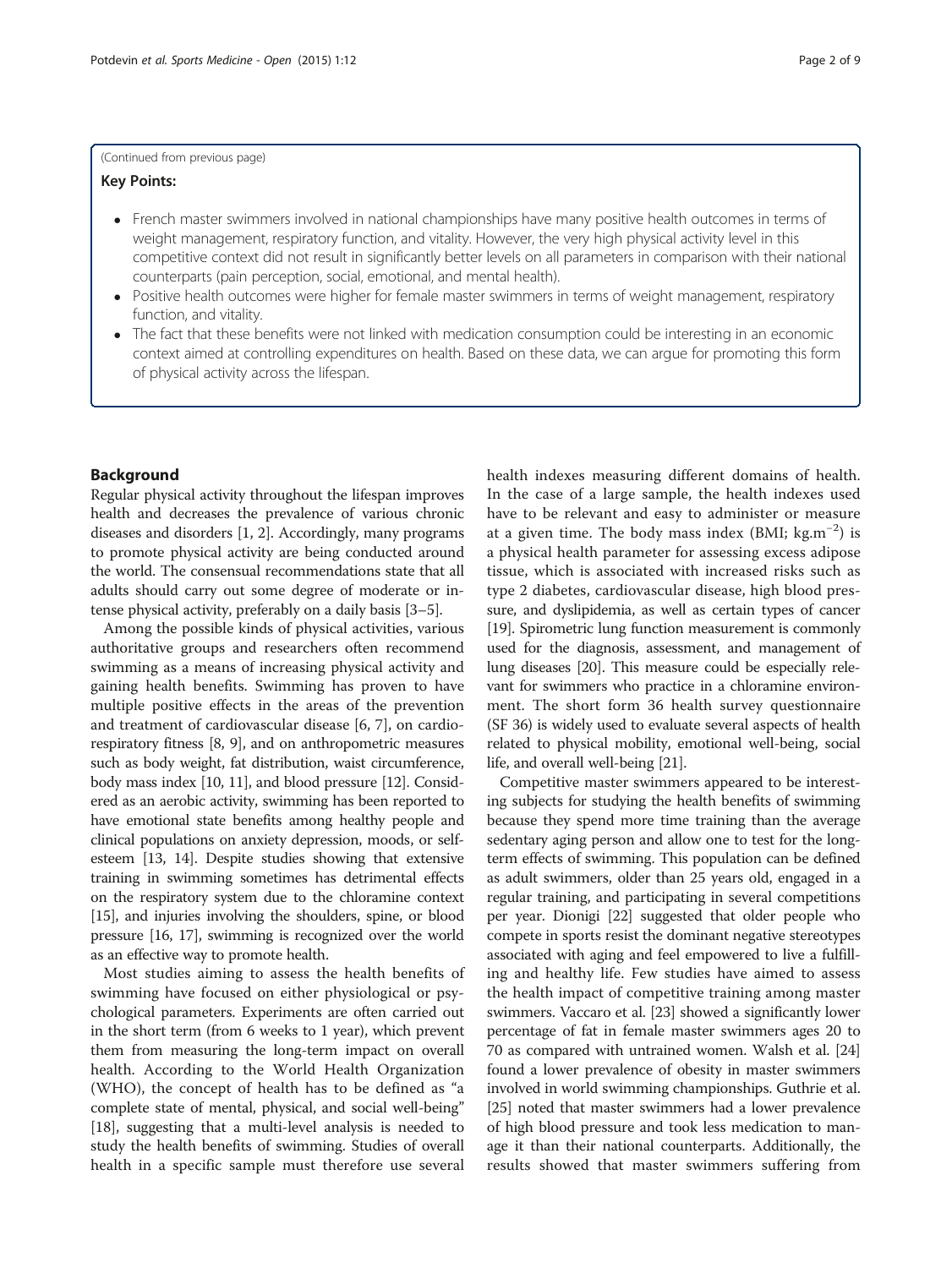high blood pressure considered themselves healthier. Using the same methodology, Erickson and Guthrie [[26\]](#page-8-0) found fewer physically and mentally unhealthy days and fewer inactive days due to health problems among master swimmers.

The hypothesis of this study was that with regular and serious engagement in swimming training over a long period of time at older ages, French competitive master swimmers (FCMS) will have better health indexes than reported in studies aiming to describe standard population in France or Europe. The aim of this study was to analyze the physiological and psychological health indexes of FCMS in conjunction with those of comparative general populations to gain a better understanding of the links between swimming, participation in competitive events, and health benefits.

#### Methods

#### Study Design

The research hypotheses were examined by comparing health parameters of FCMS corresponding to the physical, physiological, and psychological domains to values reported in studies aiming to define standard ones in the French or European population. Physical activity was quantified by differentiating swimming and other activities to avoid effects of any physical activity other than swimming. In order to avoid effects of medication on health parameters, prevalence of swimmers taking medication was measured and compared with national French values.

#### Setting

The study took place during the 4 days of the French master championships in France in 2011 (from 10 to 13 March). During the event, a team of five researchers and ten students had two rooms available in the aquatic center to administer questionnaires. Firstly, swimmers were invited to room 1 where questionnaires pertaining to mental health, physical activity, and medication consumption were administered. Then, they were asked to come to room 2 where height (m), body mass (kg), and peak expiratory flow (PEF; l.min<sup>-1</sup>) were measured. These rooms were attached to the warm-up and recovery pool.

#### Participants

All of the 1554 swimmers selected for the event were eligible for the study. They were invited via posters, press conferences, website of the event, and speakers to participate in the study. Because of the research team's location near the warm-up and recovery pool, it was easy to communicate about the main objective and the design of the study with the swimmers.

At their convenience during the event, swimmers were encouraged to meet the research team. They were asked to participate in the protocol when they had at least a break of 4 h between two races in order to limit stress effects due to the races.

All procedures followed were in accordance with the ethical standards of the responsible committee on human experimentation (institutional and national) and with the Helsinki Declaration of 1975, as revised in 2008. Informed consent was obtained from all patients for being included in the study. Ethics consent was granted through the French National Committee on data processing and freedoms (number 1487869v0).

#### Data Collection and Variables

In the first room, one experimenter for four swimmers was present to supervise the written responses to questionnaires. The experimenter invited participants to ask questions in the case of lack of clarity and verify that all items were fully answered. Mental health and social health were evaluated via the SF 36 survey [[21](#page-8-0)]. Seven of the current eight multi-item variables were measured: social functioning, role limitations due to physical problems, role limitations due to emotional problems, mental health, energy and vitality, pain, and general perception of health. Each item was scored out of a total of 100. The higher the score, the better the health parameter.

Physical activity was measured by using the long last 7 days self-administered version of the International Physical Activity Questionnaire (IPAQ) [\[27\]](#page-8-0). Each activity related to the workplace, transportation, housework, leisure time physical activity (LTPA), and time spent sitting were measured in duration and frequency to calculate metabolic equivalent tasks per week (MET-h.week−<sup>1</sup> ) based on Ainsworth et al.'s proposal [\[28\]](#page-8-0). Concerning LTPA, recreation and sports, subjects were asked to not include swimming in this category. Swimming activity was measured in terms of the kind of weekly training and intensity level. Distance was calculated in MET-h.week−<sup>1</sup> , using the same scale. This differentiation between LTPA with and without swimming activity allowed evaluation of the ratio of swimming training on overall physical activity.

Medication consumption was taken into account by asking whether medical treatment in relation with categories found in French national reports was undergone: disease of bones and joints, cardiovascular disease, respiratory and ear noise and throat disease, digestive disease, and mental illness [\[29](#page-8-0)–[35\]](#page-8-0). Ophthalmological problems and other reasons for taking medication were not measured in this study. Percentages of master swimmers taking the different types of medication were quantified.

In room 2, body mass (kg) and height (m) were directly measured by an experimenter because self-reported data gave underestimated values [[36](#page-8-0)]. Body mass index (kg.m−<sup>2</sup> ) was used to measure overweight and obesity. Prevalence of overweight and obesity in FCMS was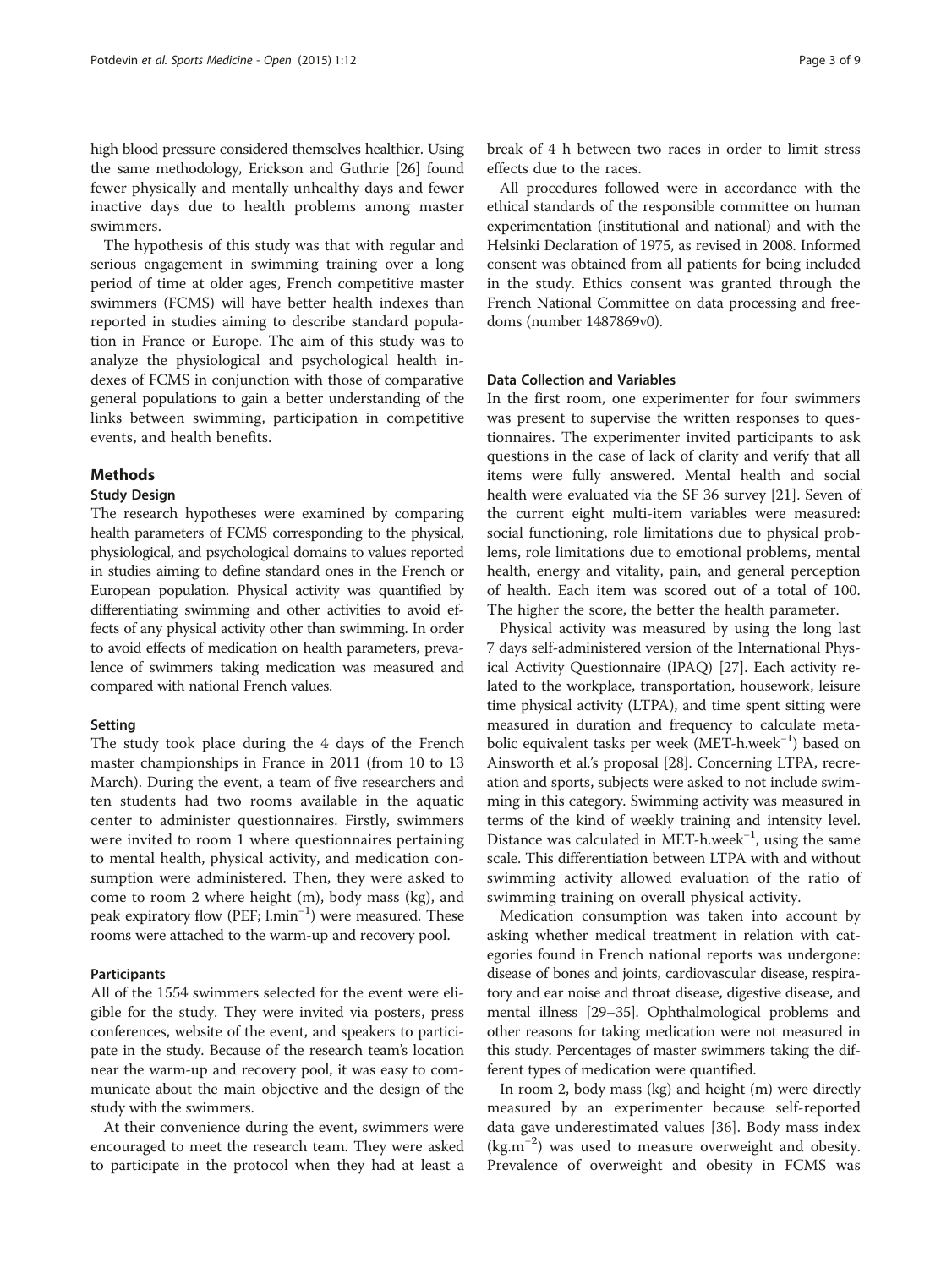calculated according to the WHO cutoff, that is,  $25 \le$ BMI < 30 kg.m<sup>-2</sup> and BMI ≥30 kg.m<sup>-2</sup>, respectively [[37\]](#page-8-0).

Lung function was assessed in PEF (l.min−<sup>1</sup> ) for all subjects who had not smoked or used inhalers 1 h prior to the test. One of the experimenters demonstrated the correct manner for performing the test in a standing position. Subjects were observed while they made three trial attempts in order to detect faulty technique. Recovery of 30 s between trials was respected to avoid respiratory fatigue. Once they were able to perform the test correctly, they were asked to exert as much effort as possible. The highest value reached on three correct and reproducible tests (difference lower than 40 l.min<sup>-1</sup>) was recorded.

#### Limiting Bias and Missing Data

In order to check the representativeness of the convenient sample, proportions by gender and age were compared with the rates of all swimmers selected for the event at the end of the third day of the competition. During the last day of the event, speakers encouraged specific age and gender low-participation classes to participate in the study. They were encouraged to participate in the study only when there was a break of 4 h between two races to limit stress or fatigue due to the events. Finally, the presence of a supervisor during the data collection by questionnaires allowed avoidance of missing data and lack of clarity of the questions.

#### Statistical Methods

Standard statistical methods were used to calculate the means and standard deviations of the data. Normal Gaussian distribution and homoscedasticity were verified using Shapiro-Wilk's and Levene's tests. Age and gender classifications of FCMS were adjusted according to age classifications used in reference studies. For BMI and PEF results, ages were classified according to 25–29, 30–39, 40–49, 50–59, 60–69, and superior than 70 classes. For physical and SF 36 results, ages were classified according to 25–34, 35–44, 45–54, 55–64, and superior than 65 classes.

Representativeness of the sample was checked by two chi-squared tests in order compare the sample's rates by age of each gender with rates in the whole population selected for the event. Prevalence of overweight and obesity in FCMS was compared with results obtained by Charles et al. [\[38\]](#page-8-0) in the year 2006 in a French sample of 22,374 people using the chi-squared test. The authors kindly sent us the proportion by age and gender in order to compare with our data. Short form 36 scores were compared with values from Jenkinson et al. [\[39\]](#page-8-0) using a single-sample t-test. Cronbach alpha coefficients were calculated for each section (social functioning, role limitations due to physical problems, role limitations due to emotional problems, mental health, energy and vitality,

pain, and general perception of health). Peak expiratory flow (l.min−<sup>1</sup> ) scores were compared with predicted values resulting from Nunn and Greg's equations [\[40\]](#page-8-0) using a two-way ANOVA (age-gender). International Physical Activity Questionnaire scores were compared with results from Rütten and Abu-Omar's study [\[41\]](#page-8-0) using a singlesample t-test. The prevalence of FCMS taking medications for each kind of disease was compared with French national references (bone and joint [\[30](#page-8-0)], cardiovascular [[31](#page-8-0)], respiratory, ear noise and throat [[34](#page-8-0)], digestive [\[35\]](#page-8-0), mental illness [\[29](#page-8-0)]) using Wilcoxon's test. For all tests used, the significance level was set at 0.05. Statistica software was used to perform statistical procedures.

#### Results

Four hundred and ninety master swimmers (227 females and 263 males) participated in the study. The rates of participation for female and male and swimmers were 44.8 and 23.5 %, respectively. Chi-squared tests by age classes between samples of participants and all swimmers selected for the event showed no significant difference  $(\chi^2 = 5.26, p = 0.38; \chi^2 = 5.02, p = 0.41;$  for female and male swimmers, respectively). The age range was 25 to 95 years  $(45.9 \pm 13.2)$  for women and  $45.6 \pm 12.9$  for men), and the mean number of years of swimming training was  $21 \pm 13.5$ . Demographic description of the participants is presented in Table [1.](#page-4-0)

The physical activity levels of master swimmers are presented in Table [2](#page-4-0). When swimming activity was included in the quantification, the physical activity of master swimmers was significantly higher than the reference values, whatever the age group (from 94 to 205 % according to the age group,  $p < 0.05$ ). When swimming activity was excluded from the quantification, master swimmers had a significantly higher physical activity level in age groups  $25-34$  ( $p = 0.002$ ) and  $45-54$  ( $p = 0.002$ ).

Results for the prevalence of participants categorized as overweight (25–29.99 kg.m−<sup>2</sup> ) indicated no significant difference between FCMS and the French population (Table [3](#page-5-0)). Results for the prevalence of participants categorized as obese (≥30 kg.m−<sup>2</sup> ) was significantly different for female swimmers in age groups 50–59 (1.8 % vs 16.6 %,  $p = 0.02$ ) and 60–69 (3.8 % vs 17.7 %,  $p = 0.04$ ) and for male swimmers in age groups 30–39 (1.6 % vs 9.3 %,  $p = 0.02$ ) and 60–69 (4.2 % vs 20.9 %,  $p = 0.03$ ).

The results for PEF are presented in Table [4](#page-5-0) and showed significantly higher PEF values for female FCMS from 25 to 60 years of age in comparison with the reference values (from 7.6 to 17 % higher according to the age classes,  $p < 0.05$ ). Men between 40 and 50 years old only had significantly higher PEF scores than the reference values  $(5.6 %, p = 0.012)$ .

Perceptions of overall health in the physical, social, and psychological areas and Cronbach alpha coefficients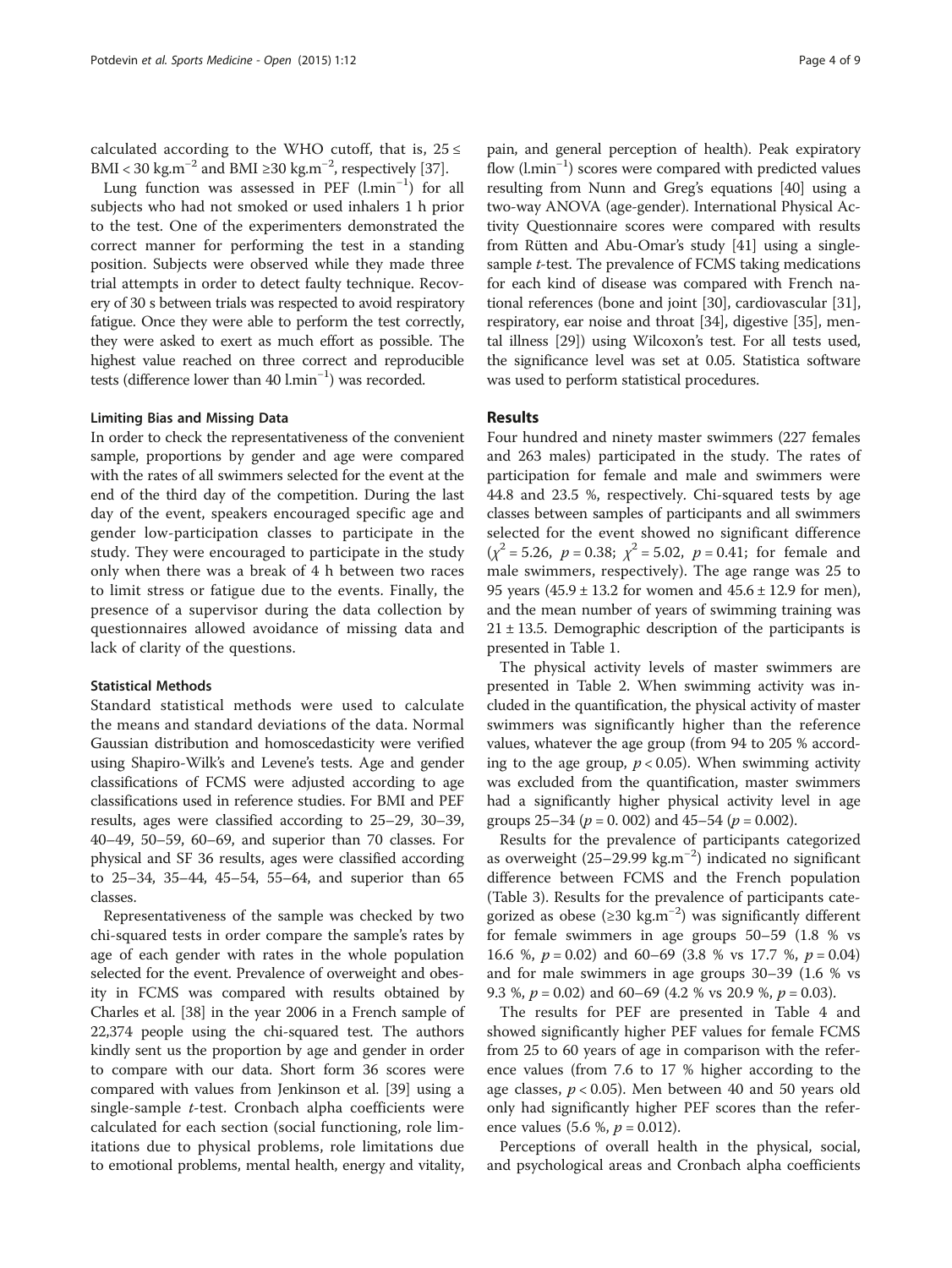<span id="page-4-0"></span>Table 1 Demographics of the participants (height (cm), body mass (kg), distance training a week (km), years of training in swimming, and years competing in master championships) by age group and gender

| Age (years) |                                  | Height (cm)   | Weight (kg)     | Distance training<br>per week in 2010 | Years of training<br>in swimming | Years competing in<br>master championships |
|-------------|----------------------------------|---------------|-----------------|---------------------------------------|----------------------------------|--------------------------------------------|
| $25 - 29$   | Females ( $n = 24$ , $N = 71$ )  | $165 \pm 0.1$ | $63 \pm 9.0$    | $9.04 \pm 4.9$                        | $15.15 \pm 4.77$                 | $2.29 \pm 1.1$                             |
|             | Males ( $n = 22$ , $N = 99$ )    | $181 \pm 0.1$ | $77.3 \pm 9.5$  | $9.4 \pm 4.9$                         | $15.7 \pm 5.1$                   | $2.5 \pm 1.3$                              |
| $30 - 39$   | Females ( $n = 64$ , $N = 167$ ) | $167 \pm 0.1$ | $65.8 \pm 13.0$ | $8.0 \pm 6.4$                         | $18.3 \pm 7.5$                   | $5.6 \pm 3.7$                              |
|             | Males ( $n = 59$ , $N = 292$ )   | $180 \pm 0.1$ | $79.3 \pm 9.1$  | $9.9 \pm 6.6$                         | $18 \pm 7.7$                     | $6.8 \pm 6.6$                              |
| $40 - 49$   | Females ( $n = 83$ , $N = 176$ ) | $164 \pm 0.1$ | $63.3 \pm 10.5$ | $8.6 \pm 4.5$                         | $18.6 \pm 10.4$                  | $8.4 \pm 6.0$                              |
|             | Males ( $n = 64$ , $N = 286$ )   | $178 \pm 0.1$ | $79.6 \pm 9.6$  | $9.8 \pm 5.2$                         | $20.3 \pm 10.4$                  | $8.6 \pm 7.7$                              |
| $50 - 59$   | Females ( $n = 57$ , $N = 112$ ) | $164 \pm 0.1$ | $62.9 \pm 7.8$  | $9.1 \pm 5.6$                         | $21.8 \pm 14.6$                  | $12.8 \pm 9.4$                             |
|             | Males ( $n = 45$ , $N = 147$ )   | $177 \pm 0.1$ | $81.8 \pm 10.6$ | $10.4 \pm 6.4$                        | $21.2 \pm 14.2$                  | $12.0 \pm 10.4$                            |
| $60 - 69$   | Females ( $n = 23$ , $N = 48$ )  | $161 \pm 0.1$ | $62.6 \pm 9.6$  | $7.8 \pm 4.63$                        | $27.2 \pm 14.0$                  | $16.3 \pm 11.8$                            |
|             | Males ( $n = 27$ , $N = 91$ )    | $173 \pm 0.0$ | $75.6 \pm 6.5$  | $9.8 \pm 5.01$                        | $33.2 \pm 17.8$                  | $16.5 \pm 16.6$                            |
| >70         | Females ( $n = 12$ , $N = 16$ )  | $160 \pm 0.0$ | $68.6 \pm 11.1$ | $7.1 \pm 5.03$                        | $46.3 \pm 24.5$                  | $26.1 \pm 12.4$                            |
|             | Males ( $n = 10$ , $N = 49$ )    | $171 \pm 0.1$ | $73.4 \pm 9.1$  | $9.3 \pm 5.52$                        | $41.7 \pm 21.5$                  | $30.9 \pm 25.0$                            |

n represents sample size and N represents total swimmers selected in French master championships by age and gender. Means and standard deviations were calculated for the sample size (n)

are presented in Fig. [1.](#page-6-0) The results indicated significantly higher perceived health scores for female FCMS in terms of physical limitations (age groups 45–54 and 55–64,  $p = 0.002$  and  $p = 0.003$ , respectively), vitality (all age groups,  $p < 0.05$ ), and lower scores for pain perception (age group 35–45,  $p = 0.008$ ). For male FCMS, the results indicated higher health scores for general health perception (age group 55–64,  $p = 0.03$ ), for vitality (age groups 45–54 and 55–64,  $p = 0.001$  and  $p = 0.001$ , respectively), and lower scores for pain perception (age 35 to 55,  $p < 0.05$ ).

Prevalence of FCMS medication consumption is presented in Table [5.](#page-7-0) A significantly lower score was for medication consumption by swimmers in comparison with the national values for France ( $p = 0.012$ ).

#### **Discussion**

The aim of the present study was to determine whether master swimmers involved in French national championships exhibit better overall health when compared with the general population. The study assesses various health indexes to compare them with studies aiming to describe standard health values in French or European populations. The hypothesis was that competitive swimming increases all health indexes. Due to the large sample of participants  $(n = 490)$  with no significant difference in proportion with all swimmers selected for the event, this subsample can be considered as a representative of swimmers in French championships.

#### Interpretation of the Main Results

As expected, overall physical activity was much greater in all age groups of master swimmers in comparison with the reference values in Europe [[41\]](#page-8-0). Competitive swimming was associated with a large benefit in physical activity for older age groups (55–65 and over 65 years old) and for the 35–44 age group. For the older age groups, competitive swimming helped prevent the decline in physical activity with age [\[42\]](#page-8-0). It is worth noting that for two of our age groups (25–34 and 45–54), the physical activity of these master swimmers was higher than the reference values even when swimming was not taken into account.

Table 2 Comparison of mean (±SD) MET-hours per week reported by individuals age 25 or older between master swimmers (with and without swimming) and European reference values [\[41\]](#page-8-0)

| Age (years) | Physical activity excluding swimming<br>activity (MET-h.week <sup>-1</sup> ) | Physical activity including swimming<br>activity (MET-h.week $^{-1}$ ) | European reference values<br>$(MET-h.week^{-1})$ |
|-------------|------------------------------------------------------------------------------|------------------------------------------------------------------------|--------------------------------------------------|
| $25 - 34$   | $83 \pm 154.4*$ (127.1 %)                                                    | $111.5 \pm 159.2$ * (205.1 %)                                          | 36.5                                             |
| $35 - 44$   | $48.5 \pm 93.7$ (32.3 %)                                                     | $79.7 \pm 96.5$ * (117.4 %)                                            | 36.6                                             |
| $45 - 54$   | $64.5 \pm 110.7$ * (87.2 %)                                                  | $96.5 \pm 113.4*$ (180.1 %)                                            | 34.5                                             |
| $55 - 64$   | $41.1 \pm 62.8$ (28.1 %)                                                     | $75.1 \pm 67.3$ * (134.3 %)                                            | 32.1                                             |
| >65         | $24 \pm 33.7$ (-4 %)                                                         | $48.8 \pm 42.2$ * (94.9 %)                                             | 25.1                                             |

% represents the ratio between master values and the European reference values. MET corresponds to Metabolic Equivalent Tasks (MET-h.week<sup>-1</sup>) \*Significant differences with European normative data at  $p < 0.05$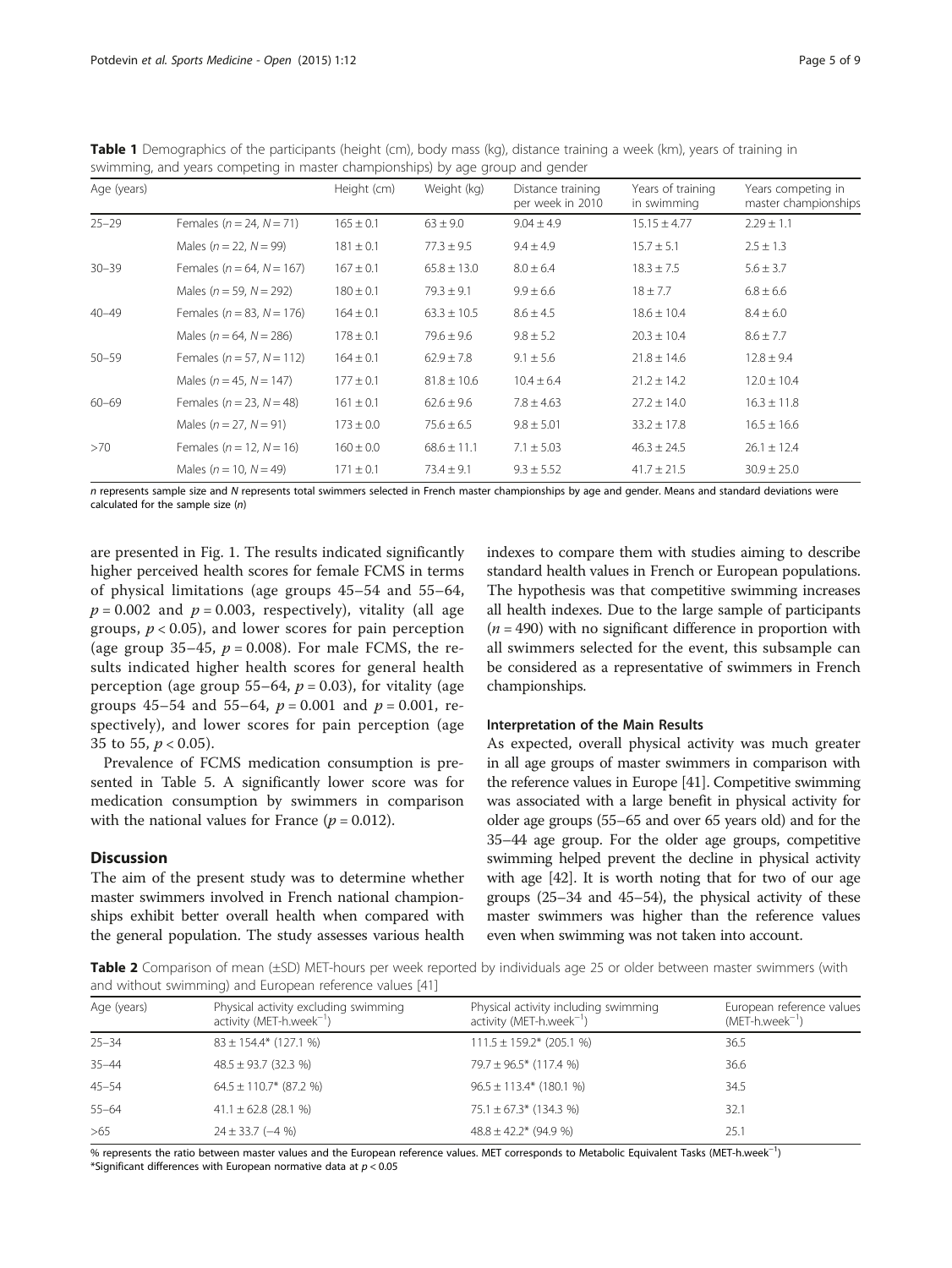|                      | Females         |        | Males           |        |  |
|----------------------|-----------------|--------|-----------------|--------|--|
| Age                  | <b>FCMS (%)</b> | RF (%) | <b>FCMS (%)</b> | RF (%) |  |
| $25-29$ years        |                 |        |                 |        |  |
| Overweight (%)       | 11.5            | 13.6   | 20.0            | 19.7   |  |
| Obesity (%)          | 3.8             | 7.2    | 4.0             | 5.2    |  |
| 30-39 years          |                 |        |                 |        |  |
| Overweight (%)       | 22.4            | 20.2   | 31.3            | 33.9   |  |
| Obesity (%)          | 6.1             | 13.7   | $1.6*$          | 9.3    |  |
| 40-49 years          |                 |        |                 |        |  |
| Overweight (%)       | 16.4            | 22.1   | 41.2            | 40.6   |  |
| Obesity (%)          | 6.6             | 13.7   | 7.1             | 13.4   |  |
| 50-59 years          |                 |        |                 |        |  |
| Overweight (%)       | 28.1            | 29.2   | 45.6            | 45.1   |  |
| Obesity (%)          | $1.8*$          | 16.6   | 10.5            | 15.6   |  |
| 60-69 years          |                 |        |                 |        |  |
| Overweight (%)       | 34.6            | 33.6   | 54.2            | 47.5   |  |
| Obesity (%)          | $3.8*$          | 17.7   | $4.2*$          | 20.9   |  |
| 70-79 years or older |                 |        |                 |        |  |
| Overweight (%)       | 16.7            | 35.2   | 37.5            | 50.0   |  |
| Obesity (%)          | 33.3            | 16.8   | 12.5            | 17.1   |  |

<span id="page-5-0"></span>Table 3 Prevalence of overweight and obesity by age group and gender for FCMS and French reference values [[38\]](#page-8-0)

\*Significant difference between French master swimmers (FCMS) and reference values (RF) at  $p < 0.05$ , according to overweight and obesity (25  $\leq$  body mass index < 30 kg.m<sup>-2</sup> and body mass index ≥30 kg.m<sup>-2</sup>)

The results for BMI  $(kg.m^{-2})$  indicated significantly lower prevalence of obese people among male and female swimmers in certain age groups. These results corroborate those obtained by Walsh et al. [\[24](#page-8-0)] showing a lower prevalence of obesity in master world game swimmers than in the national population of Australia. In our study, no significant difference in the prevalence of overweight people was noted between master swimmers and the French population, suggesting that swimming training is not linked to high weight loss. According to Gwinup [[43](#page-8-0)], swimming is not the most effective form of physical activity for losing weight, which could explain the lower prevalence of obese people because of their high

physical activity level, but not high enough to decrease weight to the point defined by the WHO (BMI <25 kg.m<sup>2</sup>). It is possible that, due to athletic activity, the French national master swimmers had a lower fat-to-lean body mass ratio than that of their national counterparts. Moreover, swimmers could benefit from a buoyancy advantage with fat deposits in certain regions of the body, and it is possible that swimmers may have tapered their diet and/or training to attain optimal body composition and physical performance for the competitive swimming event. The issue of causation must also be considered, that is, the question of whether participating in national French master swimming competitions promotes reduced obesity and lowers associated health risks or whether individuals with a lower BMI participate in master swimming championships by preference.

The PEF (l.min<sup>-1</sup>) results yielded significantly higher values for female master swimmers than for the theoretical values. For male master swimmers, no significant difference was noted, although all mean values were higher than the reference values. It is worth noting that the predictive values corresponded to a healthy level of lung function. Despite the chloramine environment, competitive swimming appeared to be effective at developing respiratory functions. These results corroborate the conclusions of several studies [[44](#page-8-0)–[46\]](#page-8-0) showing the effect of swimming training on respiratory muscles. Swimming exercise affects lung volume measurements because the respiratory muscles of swimmers are used to develop greater pressure as a consequence of immersion in water during the respiratory cycle. This may lead to functional improvement in these muscles and a subsequent improvement in lung function. The fact that only female swimmers exhibited breathing performance above the predictive values could be due to the addition of this kind of exercise and a higher physical activity level than their European counterparts. However, more investigations are needed to explore respiratory functions because PEF (l.min−<sup>1</sup> ) is only one parameter among the many indexes of respiratory health. In that way, the use of force expiratory volume in 1 s (FEV 1) and its ratio with force vital capacity (FVC) would be relevant in

Table 4 Peak expiratory flow (PEF; l.min<sup>-1</sup>): comparison between master swimmers and theoretical values by age group and gender [[40](#page-8-0)]

|             | Females                     |                                 | Males                       |                                 |  |
|-------------|-----------------------------|---------------------------------|-----------------------------|---------------------------------|--|
| Age (years) | Measured PEF $(l.min^{-1})$ | Reference values $(l.min^{-1})$ | Measured PEF $(l.min^{-1})$ | Reference values $(l.min^{-1})$ |  |
| $25 - 29$   | $493 \pm 70*$               | $441 \pm 8$                     | $641 \pm 81$                | $627 \pm 11$                    |  |
| $30 - 39$   | $479 \pm 66*$               | $445 \pm 8$                     | $643 \pm 74$                | $643 \pm 13$                    |  |
| $40 - 49$   | $482 + 77*$                 | $429 + 10$                      | $658 \pm 74*$               | $623 \pm 32$                    |  |
| $50 - 59$   | $476 + 71*$                 | $407 + 11$                      | $622 \pm 99$                | $598 \pm 17$                    |  |
| $60 - 69$   | $434 \pm 89$                | $377 + 9$                       | $599 \pm 107$               | $540 \pm 20$                    |  |
| >70         | $305 \pm 107$               | $334 \pm 17$                    | $529 \pm 104$               | $468 \pm 42$                    |  |

\*Significant difference between measured peak expiratory flow (PEF) and estimated PEF at  $p < 0.05$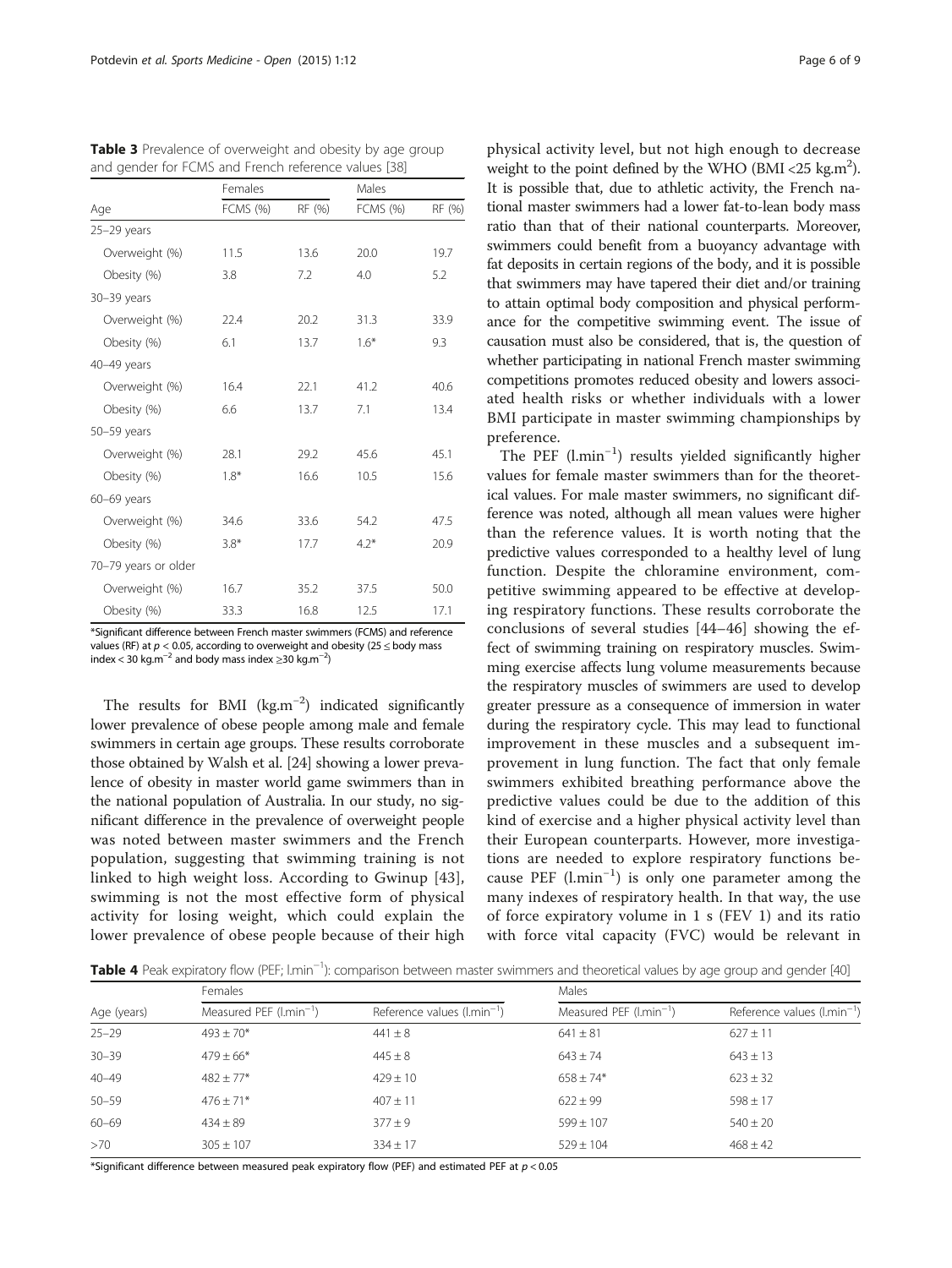<span id="page-6-0"></span>



future research to assess both restrictive and obstructive lung disorders [[47](#page-8-0)].

Short form 36 tests were conducted in order to evaluate psychological and social health. The results showed no significant difference between master swimmers and reference values for social functioning, emotional problems, mental health, and perception of overall health. Self-perception of vitality was significantly higher for all female swimmers and for the older age groups of male swimmers (from 45 to 65 years old). These results partially corroborate Acree et al.'s [[48](#page-8-0)] study showing better

scores on bodily pain, vitality, and social functioning for active as opposed to sedentary old people. Competitive swimming seems to impact vitality in the same way, but gave rise to the opposite effect on perception of bodily pain, with significantly lower scores for both female and male swimmers. Further investigation is needed to determine whether the higher self-perception of pain was due to a high physical activity level in an anti-gravity context or whether a sport involving a substantial proprioception of the body would increase the perception of pain.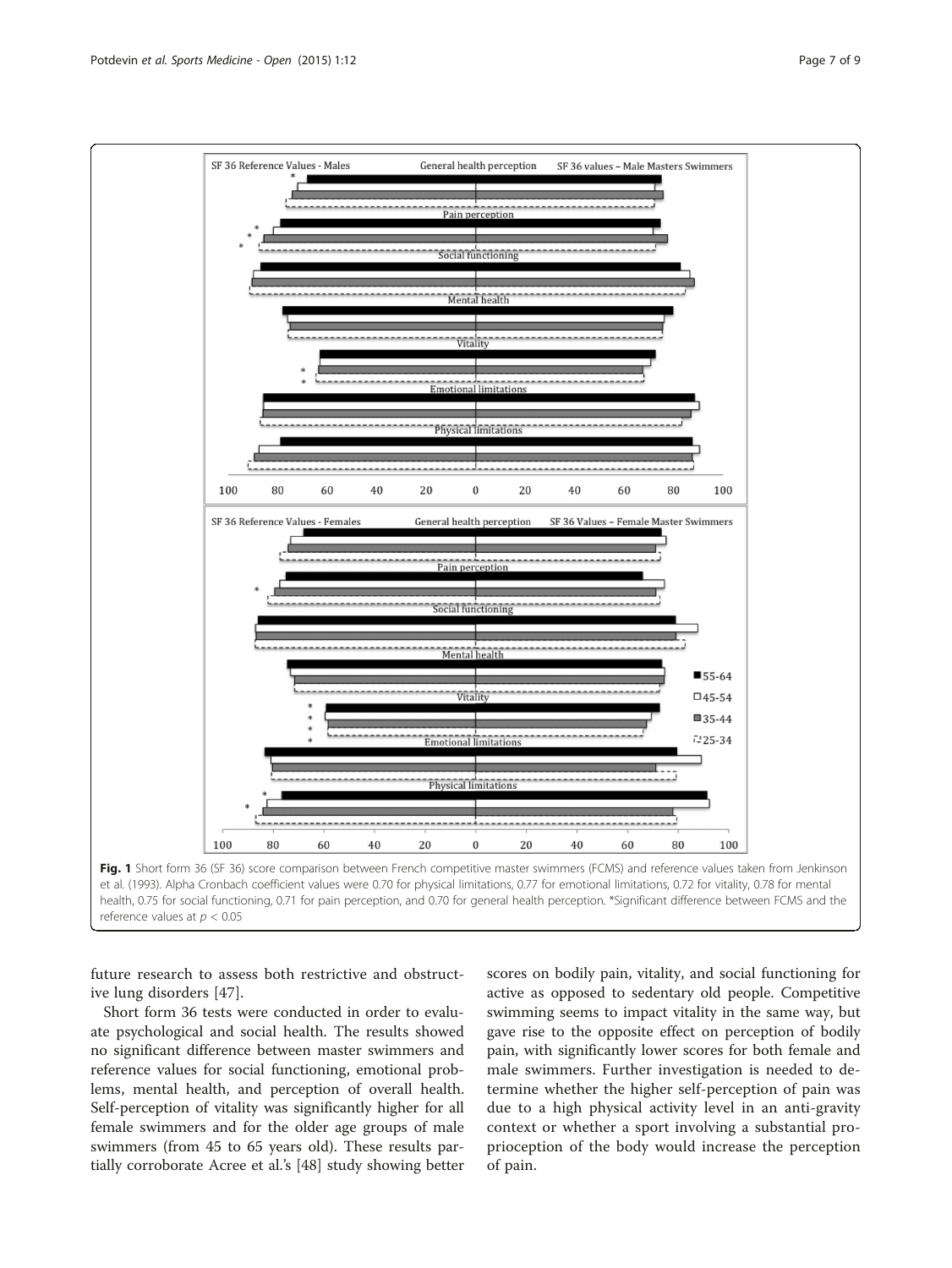<span id="page-7-0"></span>Table 5 Prevalence of medication consumption by disease category between participants and values reported in French national reports [\[29](#page-8-0)–[31](#page-8-0), [34](#page-8-0), [35\]](#page-8-0)

| Drug consumption                      | Prevalence of master<br>swimmers (%) | French national<br>values (%) |
|---------------------------------------|--------------------------------------|-------------------------------|
| Bones and joints                      | 3.5                                  | 23                            |
| Cardiovascular                        | 3.5                                  | 29                            |
| Respiratory, ear noise,<br>and throat | 4                                    | 10.2                          |
| Digestive                             | 1.4                                  | 20                            |
| Mental                                | V                                    | 13                            |
| Probability                           |                                      | ⋇                             |

\*Significant difference ( $p < 0.05$ ) in comparison across all disease categories between prevalence of master swimmers and French values

Master swimmers took significantly less medication than their national counterparts (Table 5). In a study at population level, drug consumption had a positive and statistically significant effect on health status among middle-age individuals (ages 40 and 60 years) [[49](#page-8-0)]. However, studies aimed at measuring the effects of drug consumption on population health have used macroscopic health indexes such as morbidity, life expectancy at different ages, or infant mortality [[50, 51\]](#page-8-0). The results of the present study showed good health for master swimmers involved in French championships, with significantly lower intake of medication than their national counterparts (Table 5). From this point of view, competitive swimming at the national level appears to be a good way to improve health by increasing physical activity without managing health by means of medication.

#### Limitations of the Study

As several cross-sectional studies have compliant samples, some results have to be taken into account with caution. The low rate of male master swimmer participation (24 %) could affect specific results concerning this gender. The free participation has limited master swimmers involved in a lot of races or selected only for 1 day of the event. It is difficult to consider that the male sample was representative of all male swimmers, even if the chi-squared test showed that the sample was not significantly different from the male master population. The second limit of this study was the old reference studies used to define standard values of health parameters. Unfortunately, our research in the standard baselines did not find more recent studies with standard values in France or Europe by age and gender. In this way, we had to adjust the age classes in our statistical methodology, which could affect statistical significance. Finally, the competitive context could affect some behavior such as anxiety, pain perception, or physical activity 7 days before the event, which could affect some health parameter values.

#### Conclusions

It is a commonly held conception that adherence to an exercise regime improves all indexes of general health. The results of French master swimmers involved in national championships indicated unequal indexes to the reference values, despite their greater physical activity. Based on this data from French master swimmers, we can argue for promoting this form of physical activity across the lifespan, insofar as our participants had many positive health outcomes in terms of weight management, respiratory function, and vitality. The fact that these benefits were not linked with medication consumption could be interesting in an economic context aimed at controlling expenditures on health. However, the very high physical activity level in this competitive context did not result in better levels on all parameters. Indexes of the subjective perception of body pain were lower, and the impacts on social, emotional, and mental health were not statistically different. Further investigations are needed to explore in depth the outcomes of participating in a competitive sport that requires a high physical activity throughout life.

#### Competing interests

The authors declare that they have no competing interests.

#### Authors' contributions

FP supervised the study and the drafting of the manuscript. GV and GZ carried out data collection. TP carried out statitical analysis. DT supervised data collection. All authors read and approved the final manuscript.

#### Acknowledgements

The authors thank the French Swimming Federation and the master swimmers for their kind participation. No financial support was received for the conduct of this study or preparation of this manuscript.

#### Author details

<sup>1</sup>Univ. Lille, EA 7369 - URePSSS - Unité de Recherche Pluridisciplinaire Sport Santé Société, F-59000 Lille, France. <sup>2</sup>Univ. Littoral Côte d'Opale, Département STAPS, F- 62100 Calais, France. <sup>3</sup>Univ. Littoral Côte d'Opale, EA 7369 -URePSSS - Unité de Recherche Pluridisciplinaire Sport Santé Société, F-59144 Dunkerque, France.

#### Received: 30 December 2014 Accepted: 20 May 2015 Published online: 10 June 2015

#### References

- 1. Williamson J, Pahor M. Evidence regarding the benefits of physical exercise. Arch Intern Med. 2010;170(2):124–5. doi[:10.1001/archinternmed.2009.491](http://dx.doi.org/10.1001/archinternmed.2009.491).
- 2. Ryan A. Exercise in aging: it's important role in mortality, obesity and insulin resistance. Aging health. 2010;6(5):551–63. doi[:10.2217/ahe.10.46.](http://dx.doi.org/10.2217/ahe.10.46)
- 3. Haskell WL, Lee IM, Pate RR, Powell KE, Blair SN, Franklin BA, et al. Physical activity and public health: updated recommendation for adults from the American College of Sports Medicine and the American Heart Association. Med Sci Sports Exerc. 2007;39(8):1423–34.
- 4. Cabezas PC, Robledo de Dios T, Marqués F, Sanchez PR, Nemot AR, Megido BM, et al. Recomendaciones sobre el estilo de vida. Aten Primaria. 2007;39(3):27–46.
- 5. Tabata I. Exercise and physical activity reference for health promotion 2006: exercise guide 2006. National Institute of Health and Nutrition. 2008. [http://www0.nih.go.jp/eiken/programs/pdf/exercise\\_guide.pdf.](http://www0.nih.go.jp/eiken/programs/pdf/exercise_guide.pdf) Accessed June 2015.